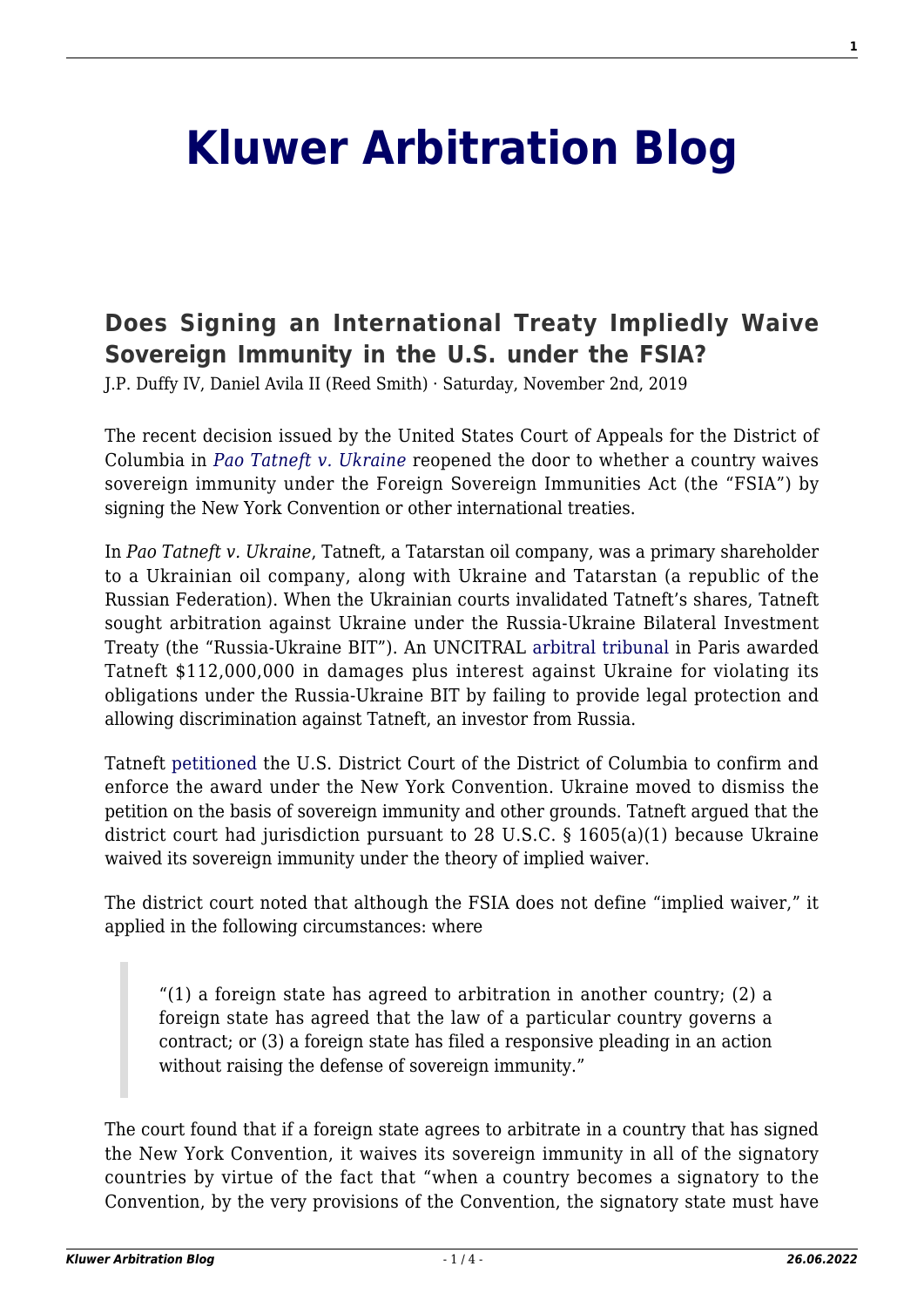contemplated enforcement actions in other signatory states." The court found Ukraine agreed to arbitrate in the territory of a state that has signed the New York Convention (France); and thus it should have anticipated enforcement actions in signatory states like the U.S.

The D.C. Court of Appeals agreed, finding a sovereign, by signing the New York Convention, waives its immunity from arbitration-enforcement actions in other signatory states. The Court of Appeals found that signatories of the New York Convention must have contemplated arbitration-enforcement actions in other signatory countries, including the United States. The present discussion will focus on the trend of U.S. courts finding implicit waivers of sovereign immunity if the country (1) signed the New York Convention and (2) arbitrated in the territory of a state that has signed the New York Convention.

The FSIA, under 28 U.S.C.  $\S$  1605(a)(1), provides:

(a) A foreign state shall not be immune from the jurisdiction of courts of the United States or of the States in any case—

(1) in which the foreign state has waived its immunity either explicitly or by implication, notwithstanding any withdrawal of the waiver which the foreign state may purport to effect except in accordance with the terms of the waiver.

A good starting point for understanding the D.C. Court of Appeals' approach is the Second Circuit case, *[Transatlantic Shiffahrskontor GmbH v. Shanghai Foreign Trade](https://scholar.google.com/scholar_case?case=6295786836074172634&q=204+F.3d+384&hl=en&as_sdt=2006) [Corp.](https://scholar.google.com/scholar_case?case=6295786836074172634&q=204+F.3d+384&hl=en&as_sdt=2006)*[, 204 F.3d 384, 391 \(2d Cir. 2000\).](https://scholar.google.com/scholar_case?case=6295786836074172634&q=204+F.3d+384&hl=en&as_sdt=2006) Here, the plaintiff attempted to establish jurisdiction for a suit that did not concern the enforcement of an international arbitration award. The Court of Appeals for the Second Circuit held simply signing the New York Convention alone—without an arbitration award—was not sufficient to waive sovereign immunity unless the "cause of action is so closely related to the claim for enforcement of the arbitral award." Similarly, in *[Creighton Ltd. v. Government of](https://law.justia.com/cases/federal/appellate-courts/F3/181/118/586873/) [State of Qatar](https://law.justia.com/cases/federal/appellate-courts/F3/181/118/586873/)*, the D.C. Court of Appeals refused to find Qatar had waived sovereign immunity based on arbitrating in a signatory state to the New York Convention because Qatar had not signed the Convention.

U.S. courts have also denied finding a waiver of sovereign immunity when states sign international treaties that are not for the enforcement of arbitral awards. For example, in *[Reers v. Deutche Bahn AG](https://www.courtlistener.com/opinion/2469007/reers-v-deutsche-bahn-ag/?b52b5eef07f69b1a33bf9ae55ca3&originationContext=Smart%20Answer&transitionType=SearchItem&contextData=%28sc.Search%29)*, the U.S. District Court for the Southern District of New York held that "[b]y signing the Convention Concerning International Carriage by Rail (COTIF), a treaty that regulated litigation arising from railway transportation in signatory countries Germany and its instrumentalities did not impliedly waive sovereign immunity."

The [New York Convention](http://www.newyorkconvention.org/11165/web/files/original/1/5/15432.pdf) by its very title (the Convention on the Recognition and Enforcement of Foreign Arbitral Awards) was created as a mechanism to enforce arbitration awards rendered in signatory states. U.S. courts have appreciated this and denied attempts from States to avoid this international obligation by invoking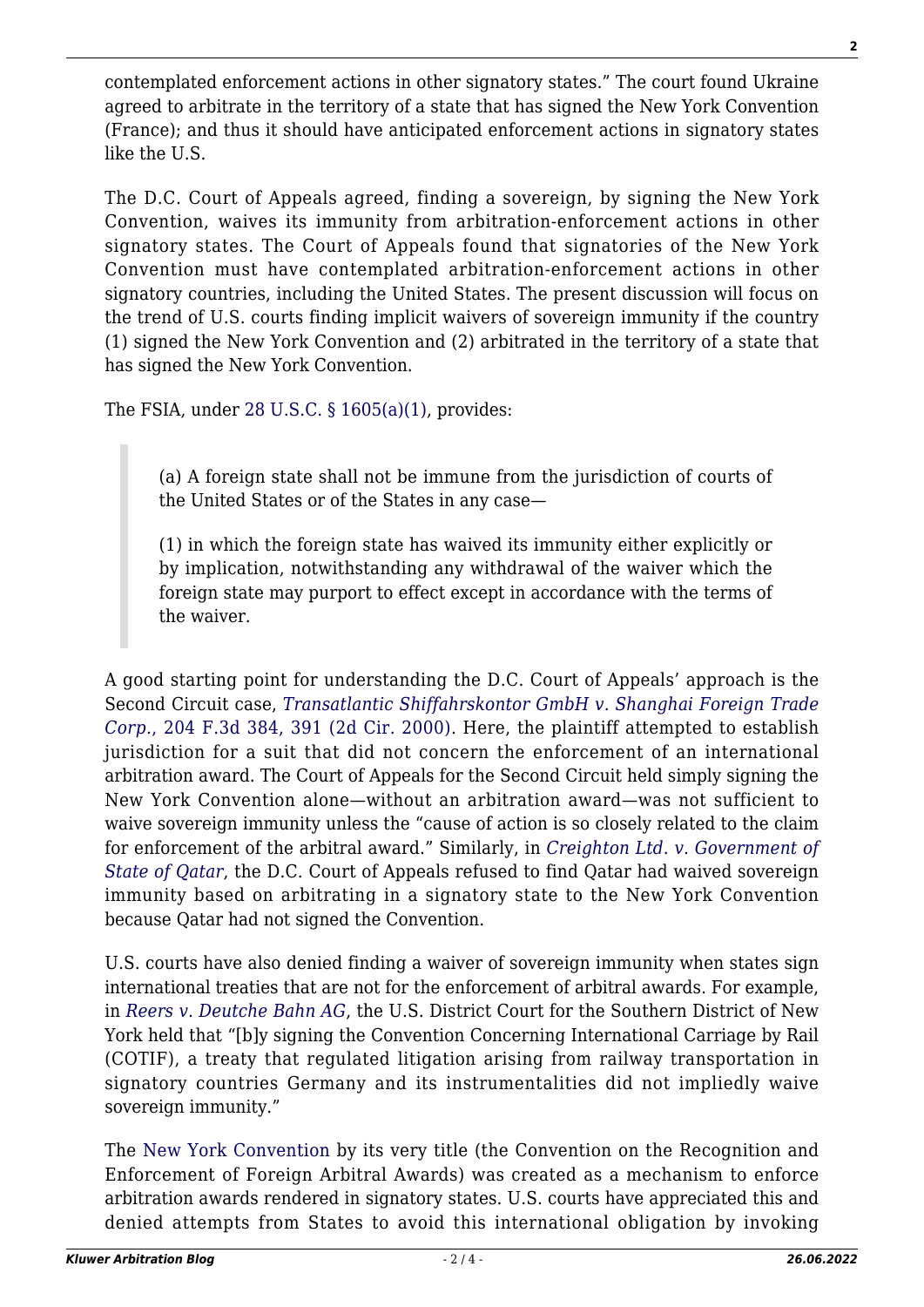domestic statutes. Under the [Vienna Convention,](https://www.oas.org/legal/english/docs/Vienna%20Convention%20Treaties.htm) a state may not invoke its internal laws to avoid an international obligation. Thus, if (1) a party obtains an award from a signatory state and (2) the award was rendered in the territory of a signatory state, a state may not refuse enforcement in the U.S. based on sovereign immunity. This opens the door not only to states waiving sovereign immunity by signing the New York Convention, but also other enforcement treaties including the Panama Convention and the ICSID Convention.

On September 22, 2019, Ukraine filed a motion to stay issuance of mandate pending disposition of a petition for certiorari from the Supreme Court. On October 9, 2019, the D.C. Court of Appeals granted the stay until November 8, 2019.

*To make sure you do not miss out on regular updates from the Kluwer Arbitration Blog, please subscribe [here](http://arbitrationblog.kluwerarbitration.com/newsletter/). To submit a proposal for a blog post, please consult our [Editorial Guidelines.](http://arbitrationblog.kluwerarbitration.com/editorial-guidelines/)*

## **Profile Navigator and Relationship Indicator**

Offers 6,200+ data-driven arbitrator, expert witness and counsel profiles and the ability to explore relationships of 13,500+ arbitration practitioners and experts for potential conflicts of interest.

[Learn how](https://www.wolterskluwer.com/en/solutions/kluwerarbitration/practiceplus?utm_source=arbitrationblog&utm_medium=articleCTA&utm_campaign=article-banner) **[Kluwer Arbitration Practice Plus](https://www.wolterskluwer.com/en/solutions/kluwerarbitration/practiceplus?utm_source=arbitrationblog&utm_medium=articleCTA&utm_campaign=article-banner)** [can support you.](https://www.wolterskluwer.com/en/solutions/kluwerarbitration/practiceplus?utm_source=arbitrationblog&utm_medium=articleCTA&utm_campaign=article-banner)



This entry was posted on Saturday, November 2nd, 2019 at 6:22 am and is filed under